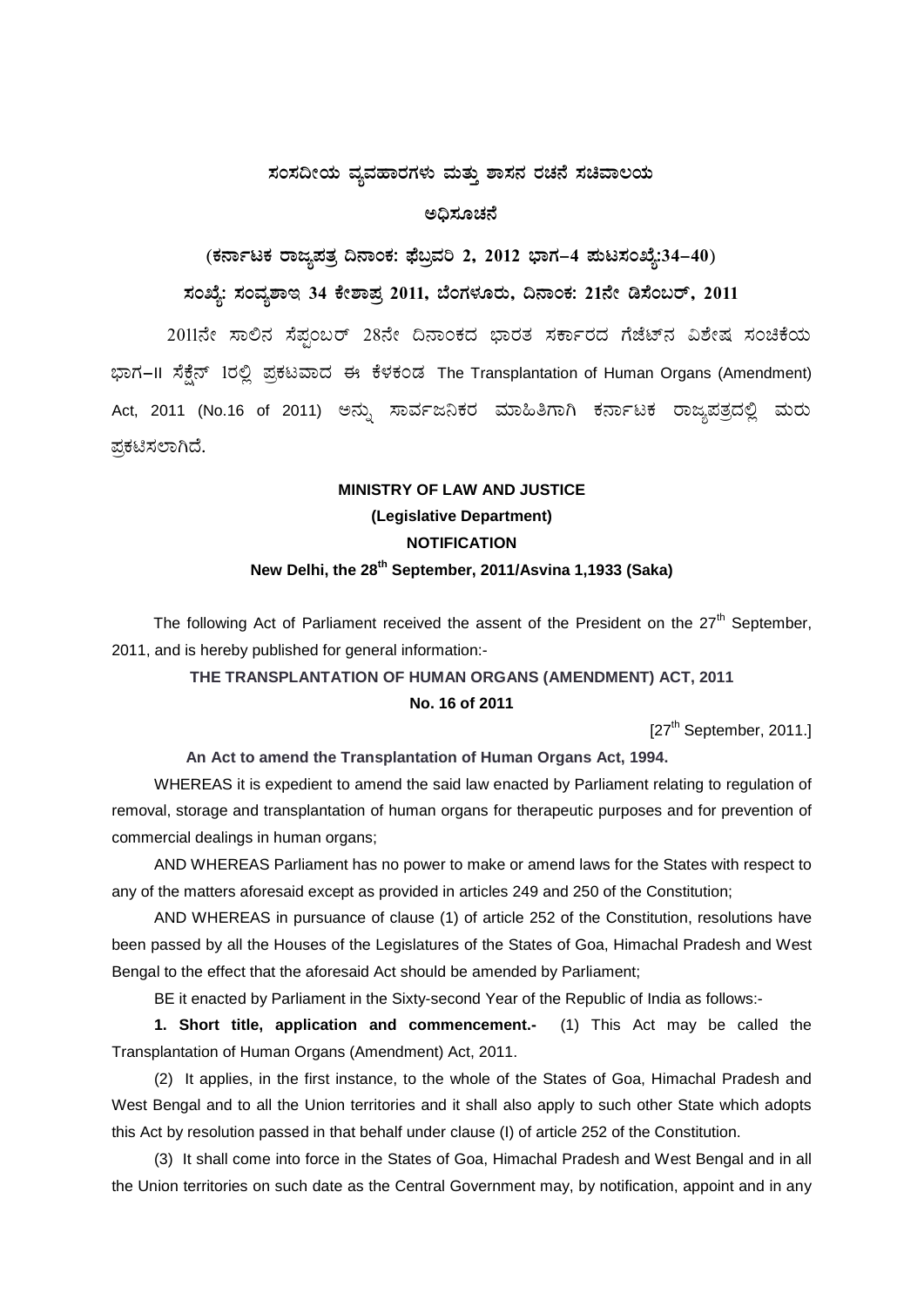other State which adopts this Act under clause (1) of article 252 of the Constitution on the date of such adoption; and any reference in this Act to the commencement of this Act shall, in relation to any State or Union territory, means the date on which this Act comes into force in such State or Union territory.

**2. Amendment of long title.-** In the Transplantation of Human Organs Act, 1994 (hereinafter referred to as the principal Act) (42 of 1994), in the long title, for the words "human organs for therapeutic purposes and for the prevention of commercial dealings in human organs", the words "human organs and tissues for therapeutic purposes and for the prevention of commercial dealings in human organs and tissues" shall be substituted.

**3. Amendment of section 1.-** In section 1 of the principal Act, in sub-section (1), for the words "Human Organs", the words "Human Organs and Tissues" shall be substituted.

**4. Substitution of references to certain expressions by certain other expressions.-** Throughout the principal Act [except clause (h) of section 2, sub-section (5) of section 9, sub-section (1) of section 18 and section 19], unless otherwise expressly provided, for the words "human organ" and "human organs", wherever they occur, the words "human organ or tissue or both" and "human organs or tissues or both" shall respectively be substituted with such consequential amendments as the rules of grammar may require.

**5. Amendment of section 2.-** In section 2 of the principal Act,-

- (a) after clause (h), the following clauses shall be inserted, namely:-
	- '(ha) "Human Organ Retrieval Centre" means a hospital,-
		- (i) which has adequate facilities for treating seriously ill patients who can be potential donors of organs in the event of death; and
		- (ii) which is registered under sub-section (1) of section 14 for retrieval of human organs;
	- (hb) "minor" means a person who has not completed the age of eighteen years;';
- (b) for clause (i), the following clause shall be substituted, namely:-
	- '(i) "near relative" means spouse, son, daughter, father, mother, brother, sister, grandfather, grandmother, grandson or granddaughter;';
- (c) in clause (o), the word "and" shall be omitted;
- (d) after clause (o), the following clauses shall be inserted, namely:-

'(oa) "tissue" means a group of cells, except blood, performing a particular function in the human body;

(ob) "Tissue Bank" means a facility registered under section 14A for carrying out any activity relating to the recovery, screening, testing, processing, storage and distribution of tissues, but does not include a Blood Bank;';

(e) after clause (p), the following clause shall be inserted, namely:-

'(q) "transplant co-ordinator" means a person appointed by the hospital for coordinating all matters relating to removal or transplantation of human organs or tissues or both and for assisting the authority for removal of human organs in accordance with the provisions of section 3.'.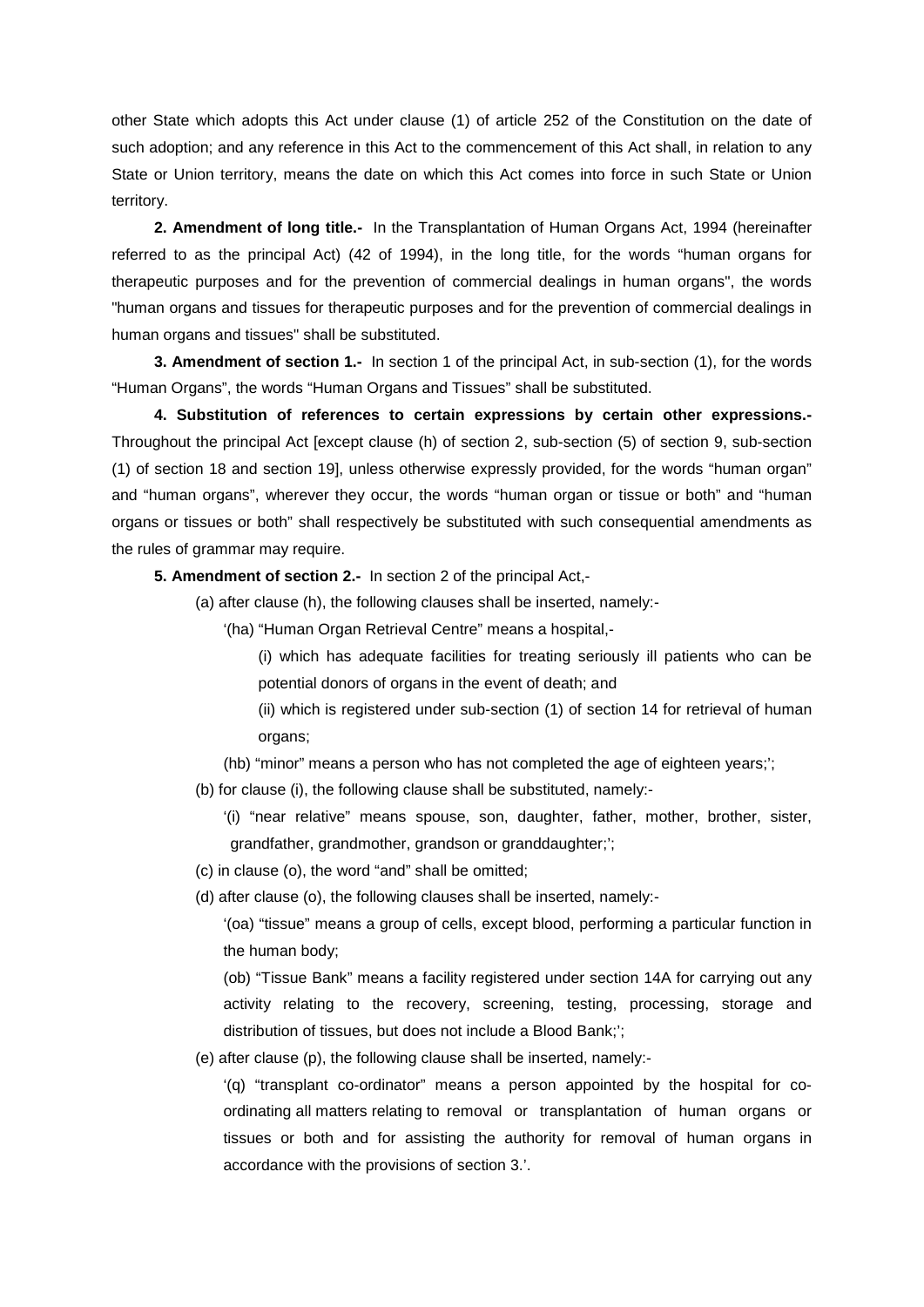#### **6. Amendment of section 3.-** In section 3 of the principal Act,-

(a) after sub-section (1), the following sub-sections shall be inserted, namely:-

'(1A) For the purpose of removal, storage or transplantation of such human organs or tissues or both, as may be prescribed, it shall be the duty of the registered medical practitioner working in a hospital, in consultation with transplant co-ordinator, if such transplant co-ordinator is available,-

(i) to ascertain from the person admitted to the Intensive Care Unit or from his near relative that such person had authorised at any time before his death the removal of any human organ or tissue or both of his body under sub-section (2), then the hospital shall proceed to obtain the documentation for such authorisation in such manner as may be prescribed;

(ii) where no such authority as referred to in sub-section (2) was made by such person, to make aware in such manner as may be prescribed to that person or near relative for option to authorise or decline for donation of human organs or tissues or both;

(iii) to require the hospital to inform in writing to the Human Organ Retrieval Centre for removal, storage or transplantation of human organs or tissues or both, of the donor identified in clauses (i) and (ii) in such manner as may be prescribed.

(1B) The duties mentioned under clauses (i) to (iii) of sub-section (1A) from such date, as may be prescribed, shall also apply in the case of registered medical practitioner working in an Intensive Care Unit in a hospital which is not registered under this Act for the purpose of removal, storage or transplantation of human organs or tissues or both.";

(b) in sub-section (4), the following proviso shall be inserted, namely:-

### **"Provided that a technician possessing such qualifications and experience, as may be prescribed, may enucleate a cornea.";**

- (c) in sub-section (6), in clause (iii),-
	- (i) the word "and" shall be omitted; and
	- (ii) the following proviso shall be inserted, namely:-

"Provided that where a neurologist or a neurosurgeon is not available, the registered medical practitioner may nominate an independent registered medical practitioner, being a surgeon or a physician and an anaesthetist or intensivist subject to the condition that they are not members of the transplantation team for the concerned recipient and to such conditions as may be prescribed;".

#### **7. Amendment of section 9.-** In section 9 of the principal Act,-

(a) after sub-section (1), the following sub-sections shall be inserted, namely:-

'(1A) Where the donor or the recepient being near relative is a foreign national, prior approval of the Authorisation Committee shall be required before removing or transplanting human organ or tissue or both: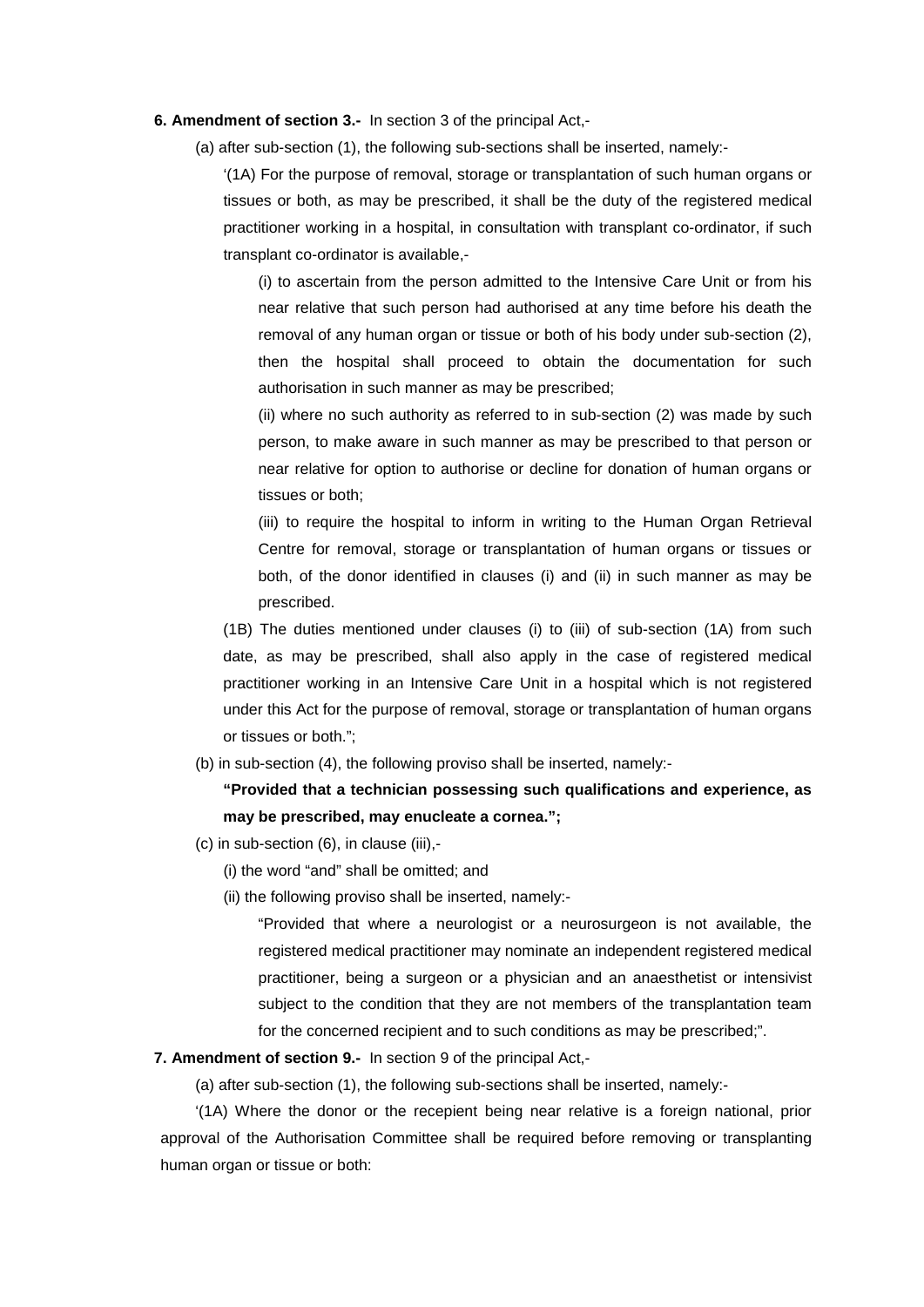Provided that the Authorisation Committee shall not approve such removal or transplantation if the recipient is a foreign national and the donor is an Indian national unless they are near relatives.

(1B) No human organs or tissues or both shall be removed from the body of a minor before his death for the purpose of transplanation except in the manner as may be prescribed.

(1C) No human organs or tissues or both shall be removed from the body of a mentally challenged person before his death for the purpose of transplantation.

Explanation.- For the purpose of this sub-section,-

(i) the expression "mentally challenged person" includes a person with mental illness or mental retardation, as the case may be;

(ii) the expression "mental illness" includes dementia, schizophrenia and such other mental condition that makes a person intellectually disabled;

(iii) the expression "mental retardation" shall have the same meaning as assigned to it in clause (r) of section 2 of the Persons With Disabilities (Equal Opportunities, Protection of Rights and Full Participation) Act, 1995 (1 of 1996).';

(b) after sub-section (3), the following sub-section shall be inserted, namely:-

"(3A) Notwithstanding anything contained in sub-section (3), where-

(a) any donor has agreed to make a donation of his human organ or tissue or both before his death to a recipient, who is his near relative, but such donor is not compatible biologically as a donor for the recipient; and

(b) the second donor has agreed to make a donation of his human organ ortissue or both before his death to such recipient, who is his near relative, but such donor is not compatible biologically as a donor for such recipient; then

(c) the first donor who is compatibie biologically as a donor for the second recipient and the second donor is compatible biologically as a donor of a human organ or tissue or both for the first recipient and both donors and both recipients in the aforesaid group of donor and recipient have entered into a single agreement to donate and receive such human organ or tissue or both according to such biological compatibility in the group, the removal and transplantation of the human organ or tissue or both, as per the agreement referred to above, shall not be done without prior approval of the Authorisation Committee.";

(c) for sub-section (4), the following sub-section shall be substituted, namely:-

"(4) (a) The composition of the Authorisation Committees shall be such as may be prescribed by the Central Government from time to time.

(b) The State Government and the Union territories shall constitute, by notification, one or more Authorisation Committees consisting of such members as may be nominated by the State Governments and the Union territories on such terms and conditions as may be specified in the notification for the purposes of this section,",

**8. Amendment of section 10.-** In section 10 of the principal Act, in sub-section (1),-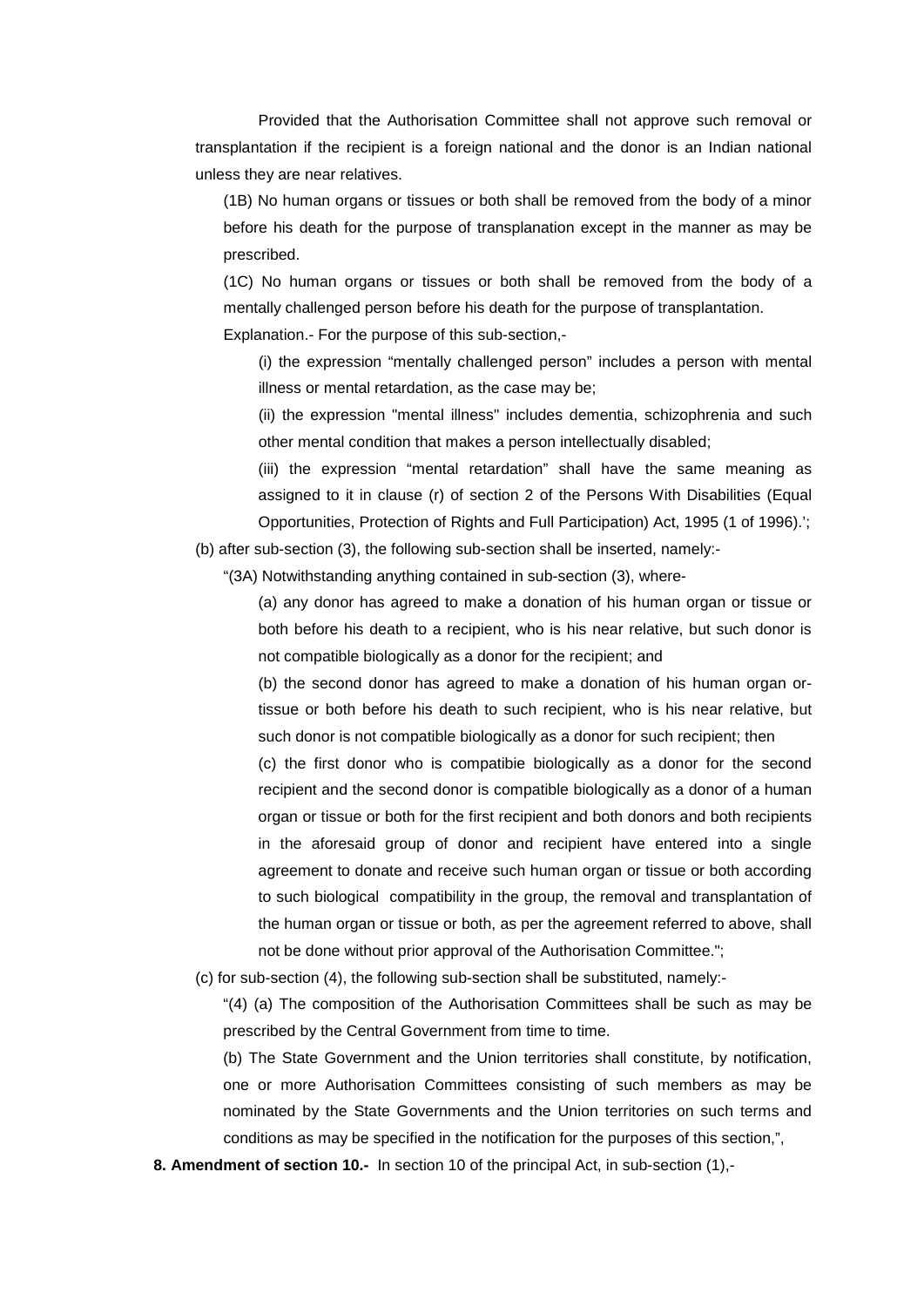(a) in clause (b), the word "and" occurring at the end shall be omitted;

(b) in clause (c), the word "and" shall be inserted at the end;

(c) after clause (c), the following clause shall be inserted, namely:-

"(d) no Tissue Bank, unless registered under this Act, shall carry out any activity relating to the recovery, screening, testing, processing, storage and distribution of tissues.",

**9. Amendment of section 13.-** In section 13 of the principal Act, in sub-section (3),-

(a) for clause (iii), the following clause shall be substituted, namely:-

"(iii) to enforce such standards, as may be prescribed,-

(A) for hospitals engaged in the removal, storage or transplantation of any human organ;

(B) for Tissue Banks engaged in recovery, screening, testing, processing, storage and distribution of tissues;";

(b) after clause (iv), the following clause shall be inserted, namely:-

"(iva) to inspect Tissue Banks periodically;".

**10. Insertion of new sections I3A, 13B, DC and I3D.-** After section 13 of the principal Act, the following sections shall be inserted, namely:-

> **"13A. Advisory Committees to advise Appropriate Authority.-** (1) The Central Government and the State Governments, as the case may be, by notification, shall constitute an Advisory Committee for a period of two years to aid and advise the Appropriate Authority to discharge its functions.

(2) The Advisory Committee shall consist of-

(a) one administrative expert not below the rank of Secretary to the State Government, to be nominated as Chairperson of the Advisory Committee;

(b) two medical experts having such qualifications as may be prescribed;

(c) one officer not below the rank of a Joint Director to represent the Ministry or Department of Health and Family Welfare, to be designated as Member-Secretary;

(d) two eminent social workers of high social standing and integrity, one of whorn shall be from amongst representatives of women's organisation;

(e) one legal expert who has held the position of an Additional District Judge or equivalent;

(f) one person to represent Non-Governmental organisations or associations which are working in the field of organ or tissue donations or human rights;

(g) one specialist in the field of human organ transplantation, provided he is not a member of the transplatation team.

(3) The terms and conditions for appointment to the Advisory Committee shall be such as may be prescribed by the Central Government.

**13B. Powers of Appropriate Authority.-** The Appropriate Authority shall for the purposes of this Act (5 of 1908) have all the powers of a civil court trying a suit under the Code of Civil Procedure, 1908 and, in particular, in respect of the following matters, namely:-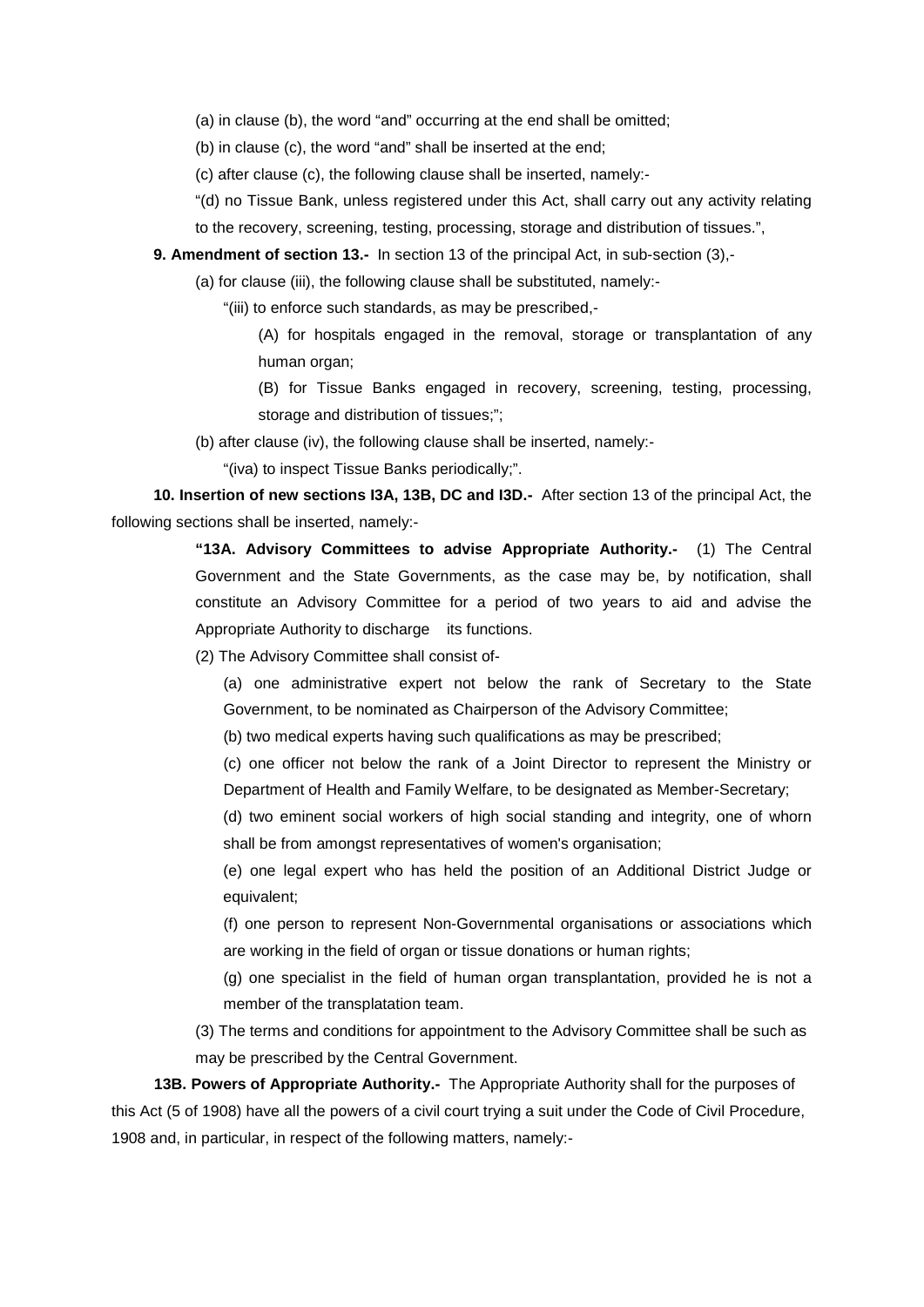(a) summoning of any person who is in possession of any information relating to violation of the provisions of this Act or the rules made there under;

(b) discovery and production of any document or material object;

(c) issuing search warrant for any place suspected to be indulging in unauthorised removal, procurement or transplantation of human organs or tissues or both; and

(d) any other matter which may be prescribed.

**13C. National Human Organs and Tissues Removal and Storage Network.-** The Central Government may, by notification, establish a National Human Organs and Tissues Removal and Storage Network at one or more places and Regional Network in such manner and to perform such functions, as may be prescribed.

**13D. National registry.-** The Central Government shall maintain a national registry of the donors and recipients of human organs and tissues and such registry shall have such information as may be prescribed to an ongoing evaluation of the scientific and clinical status of human organs and tissues.".

**11. Amendment of section 14.-** In section 14 of the principal Act,-

(a) in sub-section (1), for the words "No hospital", the words "No hospital (including Human Organ Retrieval Centre)" shall be substituted;

(b) after sub-section (3), the following sub-section shall be inserted, namely:-

"(4) No hospital shall be registered under this Act, unless the Appropriate Authority is satisfied that such hospital has appointed a transplant co-ordinator having such qualifications and experience as may be prescribed.".

**12. Insertion of new section 14A.-** After section 14 of the principal Act, the following section shall be inserted, namely:

> **"14A. Registration of Tissue Bank.-** (1) No Tissue Bank shall, after the commencement of the Transplantation of Human Organs (Amendment) Act, 2011, commence any activity relating to the recovery, screening, testing, processing, storage and distribution of tissues unless it is duly registered under this Act:

> Provided that any facility engaged, either partly or exclusively, in any activity relating to the recovery, screening,testing, processing, storage and distribution of tissues immediately before the commencement of the Transplantationof Human Organs (Amendment) Act, 2011, shall apply for registration as Tissue Bank within sixty days from the date of such commencement.

> Provided further that such facility shall cease to engage in any such activity on the expiry of three months from thedate of commencement of the Transplantation of Human Organs (Amendment) Act, 2011, unless such Tissue Bankapplied for registration and is so registered, or till such application is disposed of, whichever is earlier.

> (2) Every application for registration under sub-section (1) shall be made to the Appropriate Authority in such form and in such manner and shall be accompanied by such fees as may be prescribed.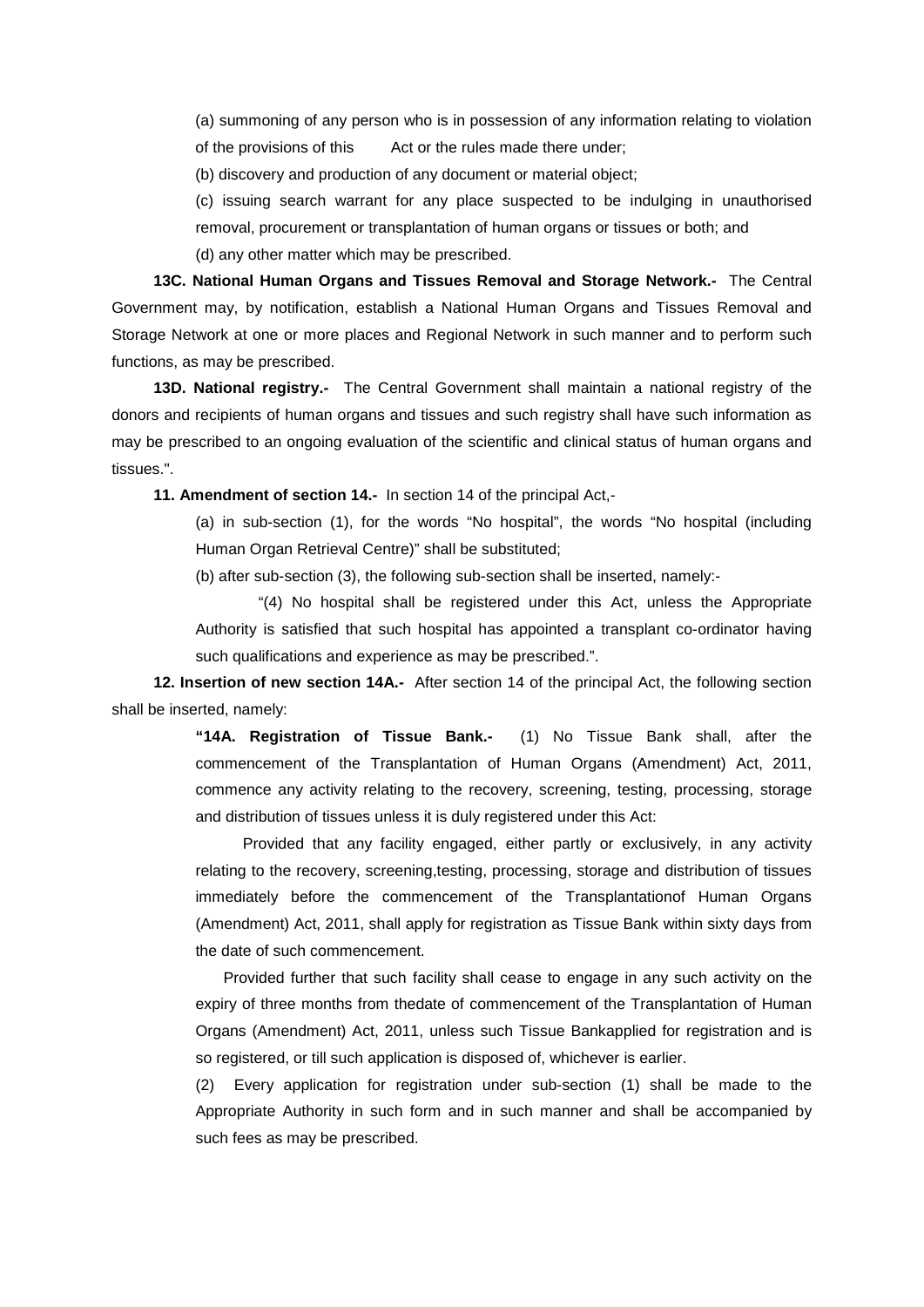(3) No Tissue Bank shall be registered under this Act unless the Appropriate authority is satisfied that such Tissue Bank is in a position to provide such specialised services and facilities, possess such skilled manpower and equipments and maintain such standards as may be prescribed.".

**13. Amendment of section 15.-** In section 15 of the principal Act, in sub-section (1), for the words "grant to the Hospital", the words "grant to the hospital or to the Tissue Bank, as the case may be," shall be inserted.

**14. Amendment of section 16.-** In section 16 of the principal Act, for the word "hospital", wherever it occurs, the words "hospital or Tissue Bank, as the case may be," shall be substituted.

**15. Amendment of section 17.-** In section 17 of the principal Act, after the words, brackets and figure "under sub-section (6) of section 9, or any hospital", the words "or Tissue Bank, as the case may be," shall be inserted.

**16. Amendment of section 18.-** In section 18 of the principal Act,-

(a) in sub-section (1), for the words "five years and with fine which may extend to ten thousand rupees", the words "ten years and with fine which may extend to twenty lakh rupees" shall be substituted;

(b) in sub-section (2), for the words "two years", the words "three years" shall be substituted.

(c) after sub-section (2), the following sub-section shall be inserted, namely:-

"(3) Any person who renders his services to or at any hospital and who conducts, or associates with or helps in any manner in the removal of human tissues without authority shall he punishable with imprisonment for a term which may extend to three years and with fine which may extend to five lakh rupees.".

**17. Amendment of section 19.-** In section 19 of the principal Act,-

(a) after clause (f), the following clause shall be inserted, namely:-

"(g) abets in the preparation or submission of false documents including giving false affidavits to establish that the donor is making the donation of the human organs, as a near relative or by reason of affection or attachment towards the recipient.";

(b) for the words "two years but which may extend to seven years and shall be liable to fine which shall not be less than ten thousand rupees but may extend to twenty thousand rupees", the words "five years but which may extend to ten years and shall be liable to fine which shall not be less than twenty lakh rupees but may extend to one crore rupees" shall be substituted;

(c) the proviso shall be omitted.

**18. Insertion of new section 19A.-** After section 19 of the principal Act, the following section shall be inserted, namely:

#### **"19A. Punishment for illegal dealings in human tissues.-** Whoever-

(a) makes or receives any payment for the supply of, or for an offer to supply, any human tissue; or

(b) seeks to find person willing to supply for payment and human tissue; or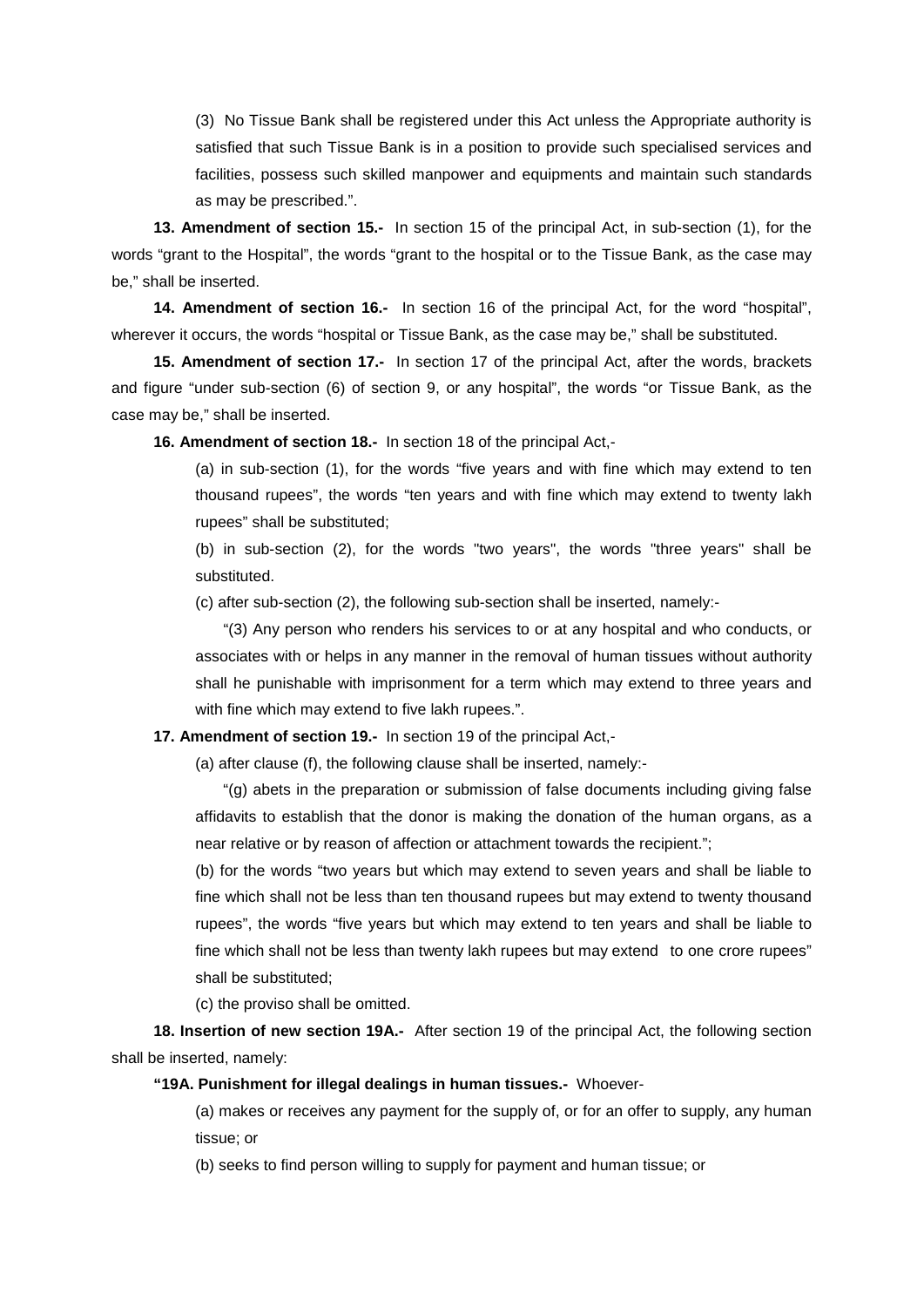(c) offers to supply any human tissue for payment; or

(d) initiates or negotiates any arrangement involving the making of any payment for the supply of, or for an offer to supply, any human tissue; or

(e) takes part in the management or control ofa body of persons, whether a society, firm or company, whose activities consist of or include the initiation or negotiation of any arrangement referred to in clause (d); or

(f) publishes or distributes or causes to be published or distributed any advertisement- \

(i) inviting persons to supply for payment of any human tissue; or

(ii) offering to supply any human tissue for payment; or

(iii) indicating that the advertiser is willing to initiate or negotiate any arrangement referred to in clause (d); or

(g) abets in the preparation or submission of false documents including giving false affidavits to establish that the donor is making the donation of the human tissues as a near relative or by reason of affection or attachment towards the recipient, shall be punishable with imprisonment for a term which shall not be less than one year but which may extend to three years and shall be liable to fine which shall not be less than five lakh rupees but which may extend to twenty-five lakh rupees."

**19. Amendment of section 20.-** In section 20 of the principal Act, for the words "three years or with fine which may extend to five thousand rupees", the words "five years or with fine which may extend to twenty lakh rupees" shall be substituted.

**20. Amendment of section 24.-** In section 24 ofthe principal Act, in sub-section (2),--

(a) after clause (a), the following clauses shall be inserted, namely:-

"(aa) the human organs or tissues or both in respect of which duty is cast on registered medical-practitioner, the manner of obtaining documentation for authorisation under clause (i) of sub-section (1A) of section 3;

(ab) the manner of making the donor or his relative aware under clause (ii) of subsection (1A) of section 3;

(ac) the manner of informing the Human Organ Retrieval Centre under clause (iii) of sub-section (1A) of section 3;

(ad) the date from which duties mentioned in sub-section (1A) are applicable to registered medical practitioner working in a unregistered hospital under sub-section (1B) of section 3;

(ae) the qualifications and experience of a technician under the proviso to sub-section (4) of section 3;";

(b) after clause (b), the following clause shall be inserted, namely:-

"(ba) the conditions for nomination of a sargeon or a physician and an anaesthetist or intensivist to be included in the Board of medical experts under the proviso to clause (iii) of sub-section (6) of section 3;";

(c) after clause (e), the following clauses shall be inserted, namely:-